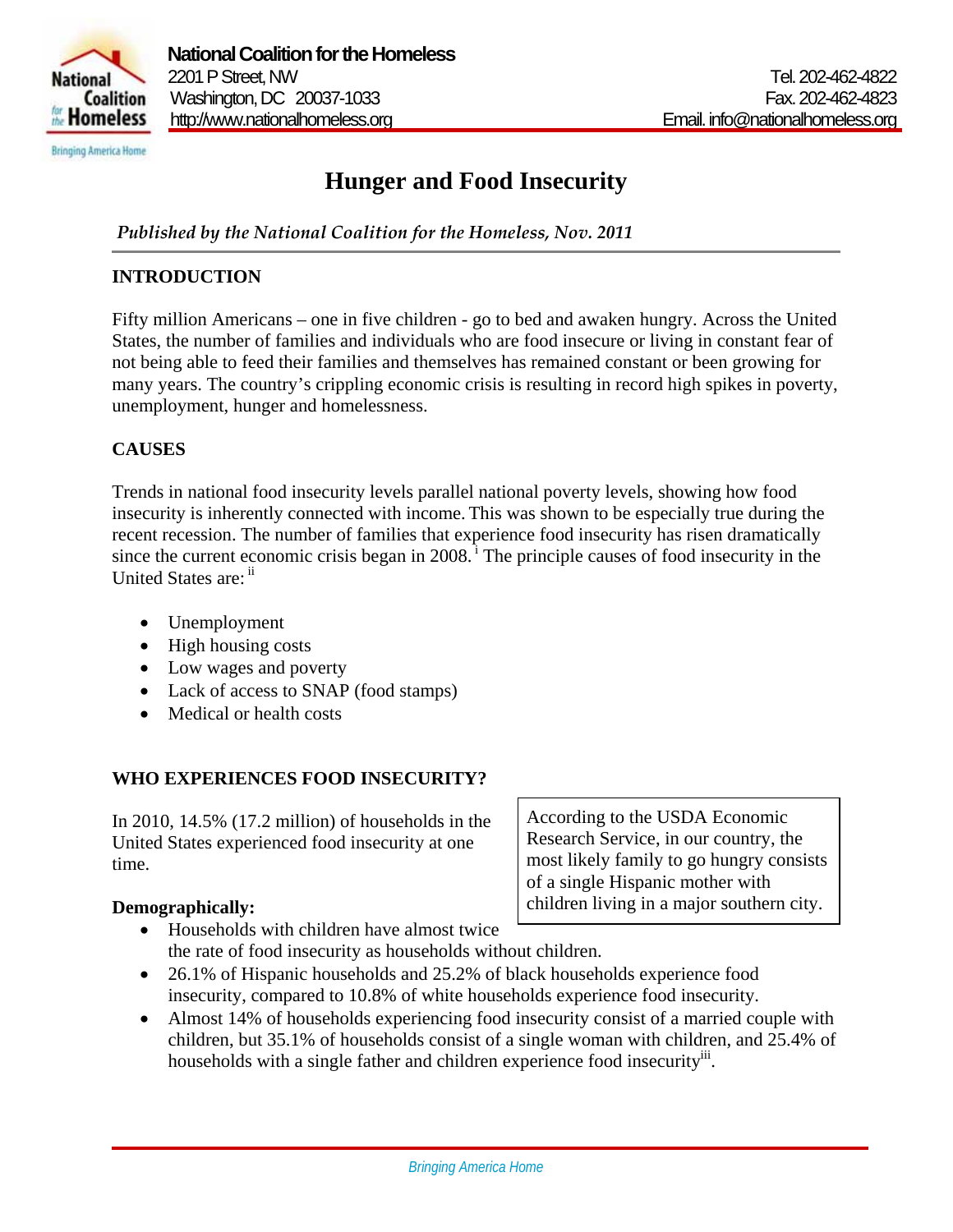**Geographically:** The southern United States, California, and Ohio have food insecurity rates above the national average. Sixteen percent of households in the South are experiencing food insecurity, as opposed to 12.4% of households in the northeast. Major cities have much higher rates of food insecurity than non-major cities, but there is almost no difference between rural and urban areas.

### **Hunger and Homelessness: An Introduction**

Food insecurity and hunger stem from poverty and a lack of reliable income sources, making the homeless population the most vulnerable. For more information, check out our Hunger Among the Homeless factsheet on the NCH website. Here are some quick statistics:

National hunger statistics from the USDA mentioned in this fact sheet do not actually include those experiencing homelessness. This means that some of the figures are "biased considerably downwards due to the omission of the homeless from the survey, which is based on household addresses" (Household Food Security in the United States in 2010).

- 10% of the clients of Feeding America (the largest food aid provider in the US outside of the federal government) are without a place to live.
- Homeless rank good health, a steady job, income, and housing above obtaining food, which are all of those same factors mentioned above that are causes of food insecurity $v^{\nu}$ .

# **CONSEQUENCES**

### **Hunger**

Last year, 6.4 million households skipped meals multiple times and ate much less than they were used to. That means that 5.4% of the nation experienced:

- Abnormal eating practices such as making meals last for hours, or binge eating, as well as significant increases in social introversion, irritability, anxiety, anger, and depression.
- Physical symptoms of hunger such as gastrointestinal distress; dizziness; headaches; hypersensitivity to noise, light, and cold; reduced strength; and poor motor control.
- Cognitive changes which include impaired concentration, reduced alertness and comprehension, and poor judgment.

### **Health Care**

Without health insurance, malnutrition can create astronomical health care bills, and the need to continually put food on the table can prevent families from paying them off. Feeding America, the largest food provider outside of the federal government, reports:

- 30% of its clients have at least one member in poor health
- 24% have no health insurance
- 47% have unpaid hospital bills.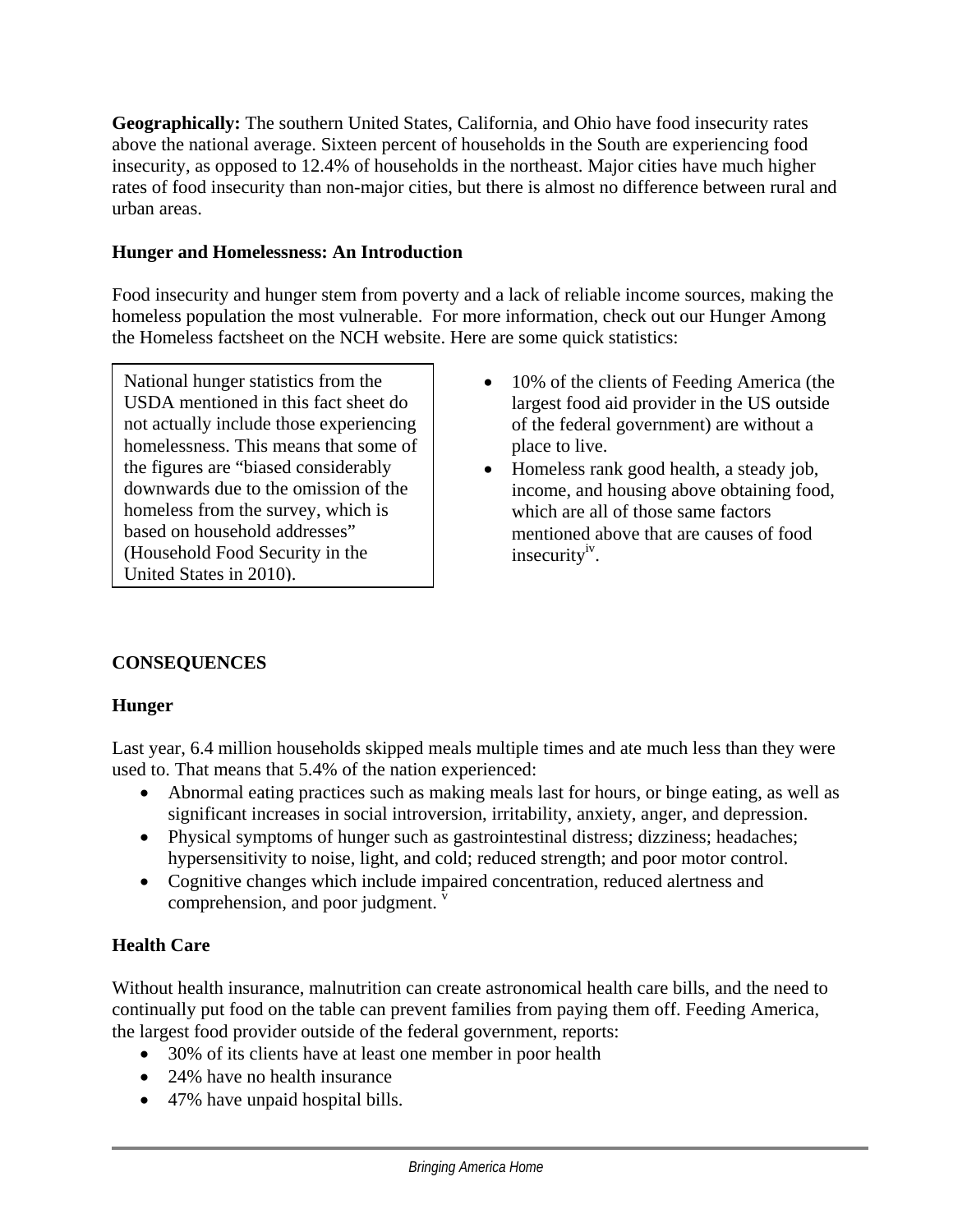### **Children**

It is a tragedy that in the United States in 2010, 16.2 million, or 1 in 5 children experienced food insecurity. Children that continually go hungry often have poor health, behavioral and emotional problems, and difficulties in socializing with peers. Obesity among food insecure children is also extremely common, due to the low quality of food they receive.

- Children that are obese suffer through asthma, respiratory problems, diabetes, low self-esteem, and even much higher rates of suicide.
- Cognitively, children that enter kindergarten malnourished have been shown to do much more poorly on math tests and to learn less during the year, beginning their educational journey with a serious handicap.

One study suggested that if a family has experienced food insecurity at any point during a child's toddler years, the child is 3.4 times more likely to be obese by the time they are 4 1/2 years old (Grief, Lee 2008).

By the time they are teenagers, food insecure children are more than twice as likely to have seen a psychologist and to have been suspended from school (Grief, Lee 2008).

The strongest predictors of how a child will develop are the parents' mental states $\overrightarrow{v}$ , and parents will often forgo eating full or healthy meals for themselves so that their children might eat better.<sup>vii</sup> While this means better physical health for the children, it also results in the parents becoming more aggressive, irritable, and distressed, which adversely effects the development and psychological state of their children.

### **Alienation**

Families and individuals that experience food insecurity also often experience a sense of alienation from society. This stems from the lack of control over how they feed themselves and their family, and their reliance upon the charity of others. Only those who have run out of options obtain food from emergency sources as a last resort. This forced giver-receiver relationship alienates the hungry from the rest of society, and makes them feel shame and distress about their food insecurity.<sup>viii</sup>

### **Food Deserts**

Food deserts contribute to food insecurity and are a principle cause of hunger for 5.7% of households in the United States. Food deserts are areas where inhabitants cannot access affordable and nutritious food. They are not a myth but a well documented phenomenon.

- There are 6500 food-deserts in the continental United States
- About 75% are urban, while 25% are rural

Low income families prefer supermarkets because they consistently have a cheaper, healthier, and more diverse selection of food, and they are used as the bench mark for the figures to the left because of this. However, the poor are often forced to shop at smaller food stores such as 7-Eleven due to food deserts.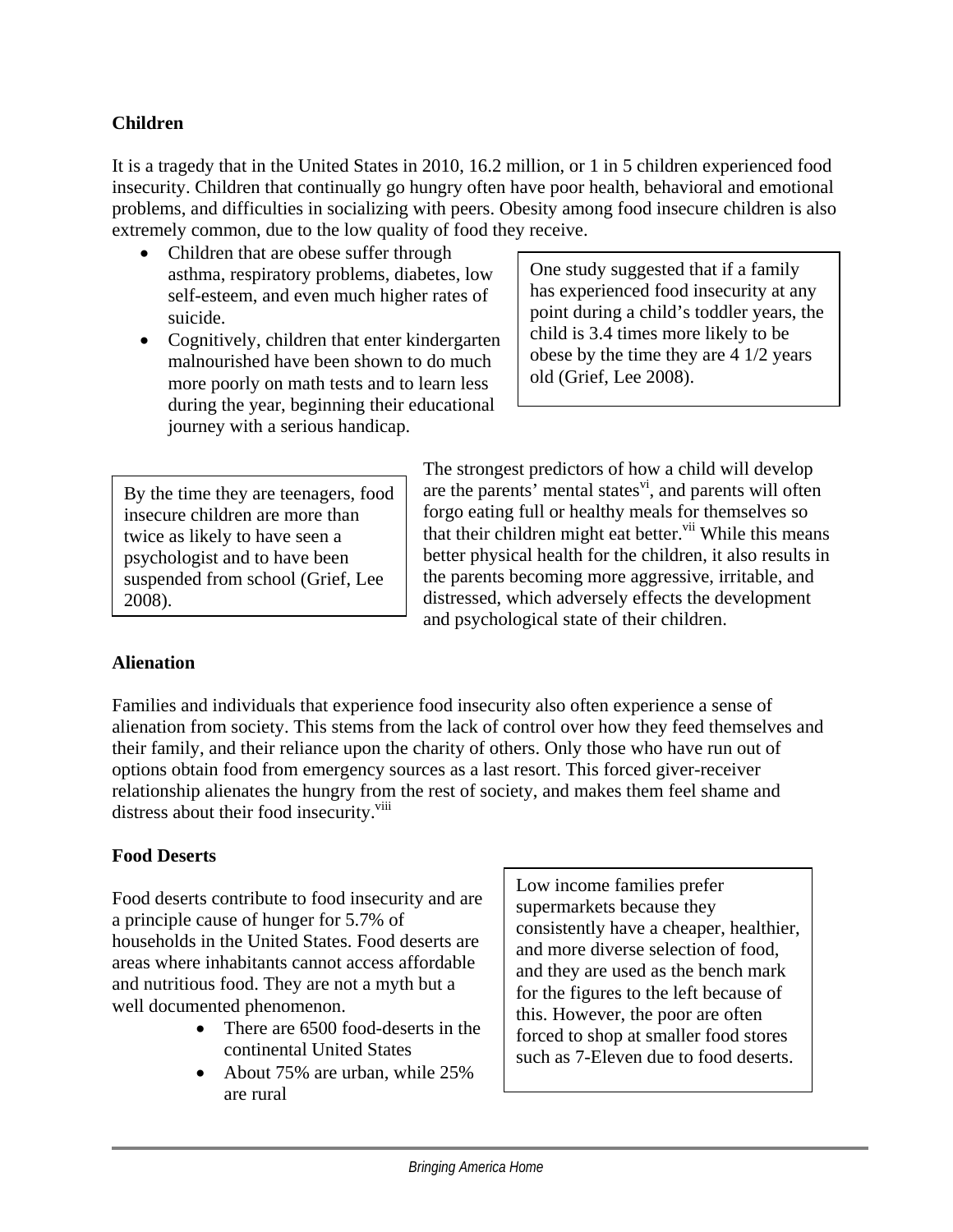- 2.3 million households live more than a mile from a supermarket, and an additional 3.4 million live between one-half to 1 mile from a supermarket and do not have access to a vehicle. ix
- $\bullet$  11.5 million people (4.1%), live in low income areas more than 1 mile from a supermarket.<sup>x</sup>

## **POLICY RECOMMENDATIONS**

With the new budget in April, Congress cut 40% (\$80 million!) of funds from the Emergency Food and Shelter Program, which serves homeless programs and food programs around the country. This disastrous cut represents the disregard for the hungry that the current Congress has, especially when more, not less funds are needed in this economy.  $\frac{x}{x}$ 

Food insecurity is inherently intertwined with income. The low income population group is most likely to experience food insecurity, and also most affected by food insecurity because of the complexity of the interrelated issues they must overcome just to put a meal on the table. Thus the most important policy to counter food insecurity, hunger, and food deserts in the United States is to even out income distribution, so that those at the bottom of the scale are more able to live on their own income. Numerous federal programs currently exist to accomplish this goal: Earned Income Tax Credit, Temporary Assistance for Needy Families, and food and nutrition assistance programs, such WIC, school meal programs, and SNAP.

The USDA's SNAP program, the descendant of the Food Stamps Program instituted during the depression, is the foundation of the US Government's policy response to hunger and food insecurity. In 2009, the USDA increased SNAP eligibility levels and allowed single jobless adults without children to receive benefits as part of the American Recovery and Reinvestment Act. As a result, by December of 2009, participation in SNAP increased by 25% to 39 million people, and the benefits received increased by 17% to an average of \$134.55 per month. Impressively, the number of low income households experiencing food insecurity on a monthly basis actually declined by 2.2% in spite of rising unemployment. However, the majority of cities in US Conference of Mayors 2010 report agreed that SNAP benefits should be increased even more to further reduce food insecurity, along with creating more affordable housing, providing employing training and utility assistance programs. Numbers of regular users of food pantries (as opposed to sporadic, emergency relief users) have risen dramatically, and of those, many also rely on SNAP benefits, showing that SNAP benefits at their current level alone are not enough for a month of meals.<sup>xii</sup> Furthermore, states with the highest rates of food insecurity also reported the lowest participation with SNAP. Therefore, local governments need to encourage more locations to accept and to advertise SNAP. <sup>xiii</sup>

Government support for work related benefits is also important. Families often have to choose between putting food on the table and keeping themselves healthy; knowing that doctor's visits and emergency room bills are taken care of can function as income, and helps families plan where the next meal will come from.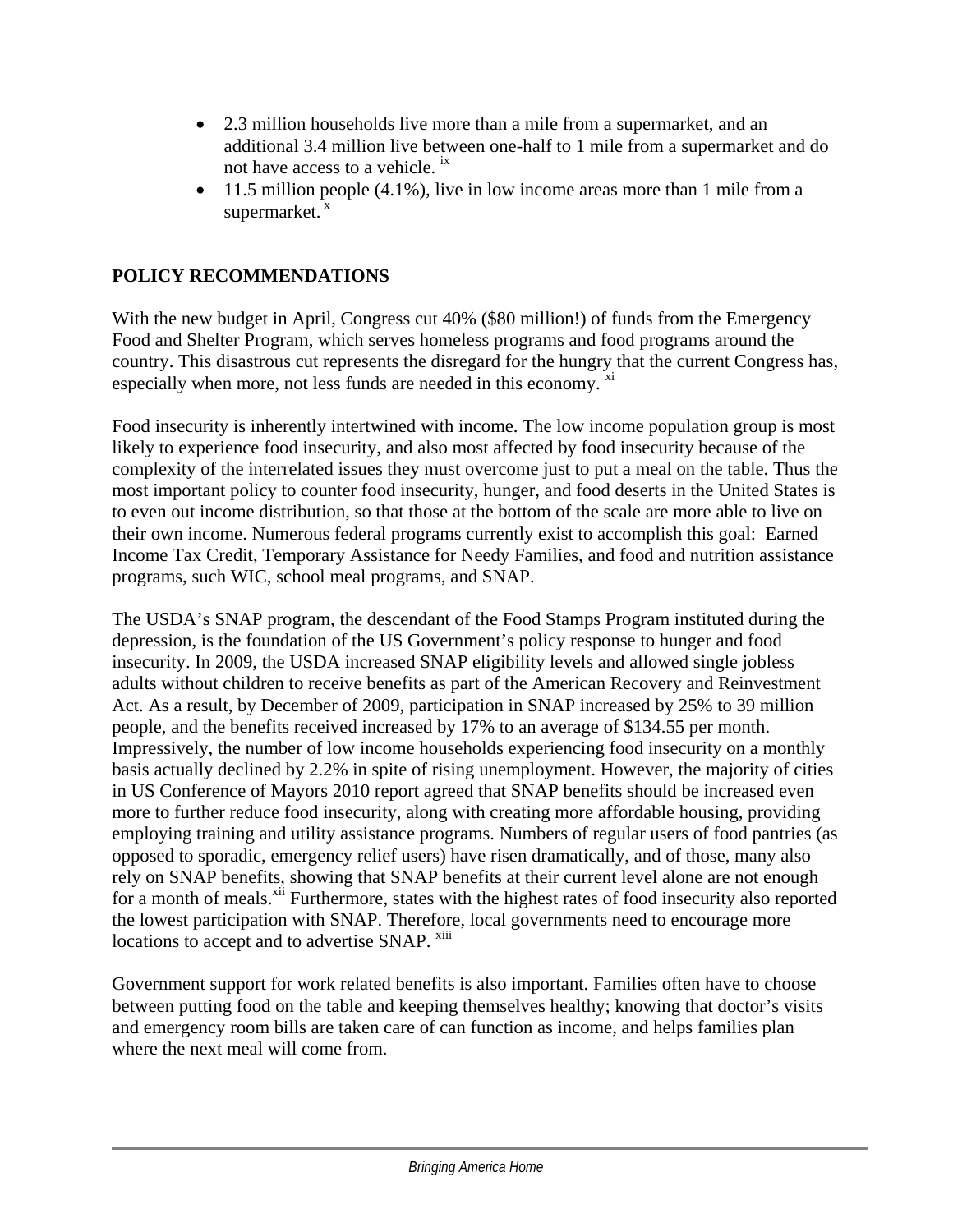Finally, food insecurity is often geographically determined, as is the case with food deserts. As such, federal policies are not always ideal. Local and state governments must work together to do their own research and determine the best specific policies for their regions.

# **REFERENCES**

i<br>
<sup>i</sup> Nord, Mark, and Mark Prell. "Struggling To Feed the Family: What Does It Mean To Be Food Insecure?" Amber Waves June 2007. USDA Economic Research Service.

 $\mathrm{^{ii}}$  U.S. Conference of Mayors 2010 Status Report on Hunger & Homelessness. Rep. Washington DC: City Policy Associates, 2010.

iiiUnited States. USDA. Economic Research Service. *Household Food Security in the United States in 2010*. By Alisha Coleman-Jensen, Mark Nord, Margaret Andrews, and Steven Carlson. 2010.

iv Grief, Meridith J., and Barrett A. Lee. "Homelessness and Hunger." *Journal of Health and Social Behavior* 49.1 (2008): 3-19.

v Alaimo, Katherine. "Food Insecurity in the United States An Overview." *Topics in Clinical Nutrition* 20.4 (2005): 281-98.

vi Supra note 4

vii Cook, PhD, John, and Karen Jeng. *Child Food Insecurity: The Economic Impact on Our Nation*. Rep. Chicago: Feeding America, 2009.

viii Ibid

ix "Food Desert Locator Documentation." *USDA Economic Research Service - Home Page*. United States Department of Agriculture Economic Research Service.

x United States. USDA. Economic Research Service. *Access to Affordable and Nutritious Food Measuring and Understanding Food Deserts and Their Consequences : Report to Congress*. [Washington, D.C.]: U.S. Dept. of Agriculture, Economic Research Service, 2009.

xi Baer, Kathryn. "Acute Food Needs Now Monthly Events For More Than Three Million U.S. Households « Poverty & Policy." *Poverty & Policy.Wordpress.com*. 27 Oct. 2011.

xii Ibid.

xiii United States. USDA. Economic Research Service. *Food Security Improved following the 2009 ARRA Increase in SNAP Benefits*. By Mark Nord and Mark A. Prell. [Washington, D.C.]: U.S. Dept. of Agriculture, Economic Research Service, 2011.